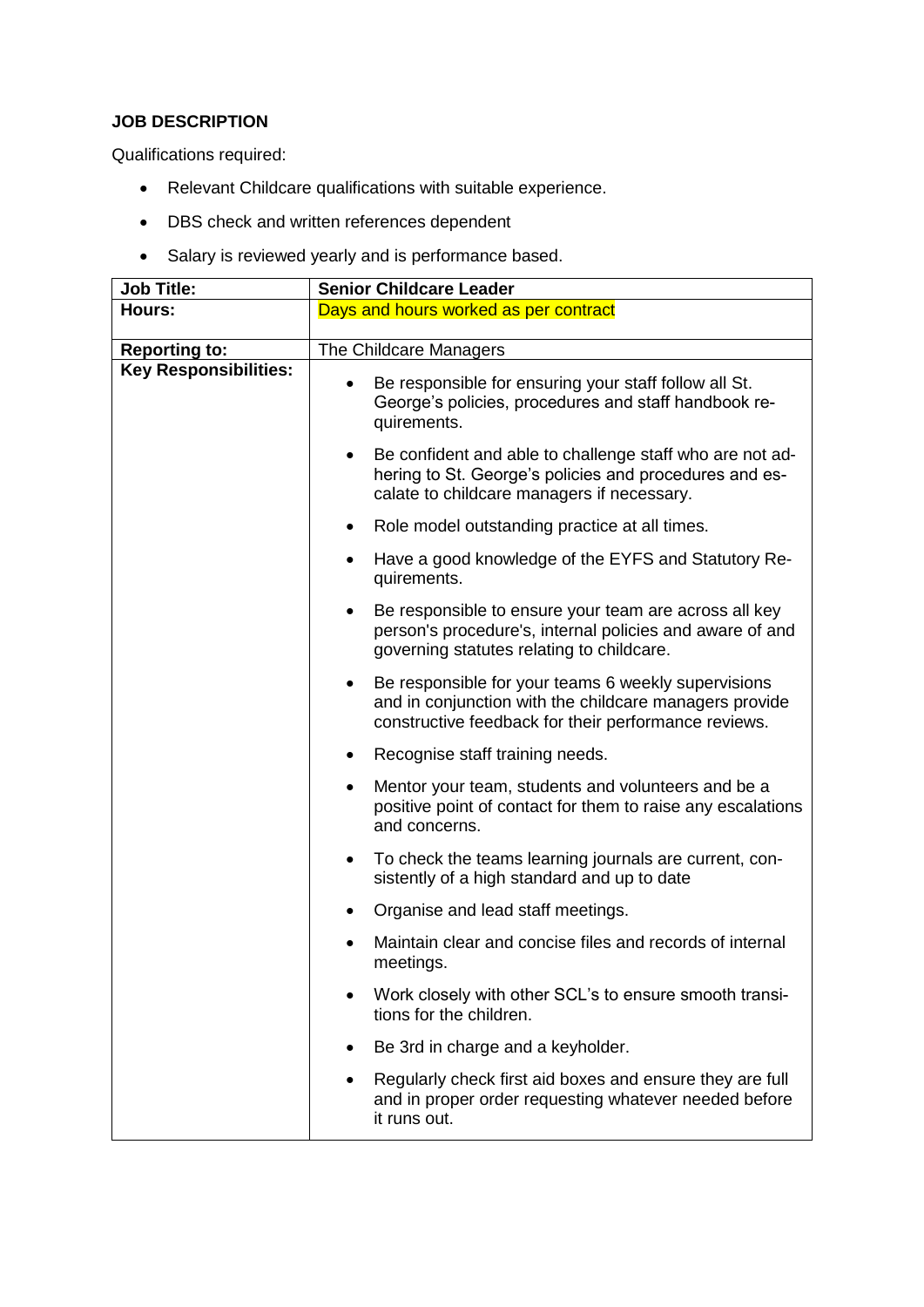|                                                                             | $\bullet$                                                     | Plans and supervises child initiated and adult led activi-<br>ties which are based around the needs and interests of<br>each individual child                                                                                                                                                                                                                                                                                                                                                                                                                                                                                                                                                                                                                                                                                                                                                                                                                                                                                                                                     |
|-----------------------------------------------------------------------------|---------------------------------------------------------------|-----------------------------------------------------------------------------------------------------------------------------------------------------------------------------------------------------------------------------------------------------------------------------------------------------------------------------------------------------------------------------------------------------------------------------------------------------------------------------------------------------------------------------------------------------------------------------------------------------------------------------------------------------------------------------------------------------------------------------------------------------------------------------------------------------------------------------------------------------------------------------------------------------------------------------------------------------------------------------------------------------------------------------------------------------------------------------------|
|                                                                             | $\bullet$                                                     | Supports staff to see children develop numeracy and<br>language skills through games and play                                                                                                                                                                                                                                                                                                                                                                                                                                                                                                                                                                                                                                                                                                                                                                                                                                                                                                                                                                                     |
|                                                                             | $\bullet$                                                     | Has overall key person responsibility to help ensure<br>each child feels safe and secure                                                                                                                                                                                                                                                                                                                                                                                                                                                                                                                                                                                                                                                                                                                                                                                                                                                                                                                                                                                          |
|                                                                             | $\bullet$                                                     | Observes each child and shapes their learning experi-<br>ence to reflect their observations                                                                                                                                                                                                                                                                                                                                                                                                                                                                                                                                                                                                                                                                                                                                                                                                                                                                                                                                                                                       |
|                                                                             | $\bullet$                                                     | Meets the care needs of the individual child such as<br>feeding, changing nappies and administration of medi-<br>cine                                                                                                                                                                                                                                                                                                                                                                                                                                                                                                                                                                                                                                                                                                                                                                                                                                                                                                                                                             |
|                                                                             | $\bullet$                                                     | Works in partnership with other colleagues, parents<br>and/or carers or other professionals to meet the individ-<br>ual needs of each child                                                                                                                                                                                                                                                                                                                                                                                                                                                                                                                                                                                                                                                                                                                                                                                                                                                                                                                                       |
| <b>Behaviours:</b>                                                          | $\bullet$<br>$\bullet$<br>$\bullet$<br>$\bullet$<br>$\bullet$ | Care and compassion - provide the very best childcare<br>to every child every day combined with the ability to<br>professionally challenge poor practice<br>Being team-focused - work effectively with colleagues<br>and other professionals and support the learning and<br>development of others through mentoring and sharing of<br>professional expertise and experience.<br>Honesty, trust and integrity - develop trust by working<br>in a confidential, ethical and empathetic manner with a<br>common sense and professional attitude.<br><b>Commitment</b> to improving the outcomes for children<br>through inspiration and child centred care and education<br>Work in a non- discriminatory way, by being aware of<br>differences and ensuring all children have equal access<br>to opportunities to learn, develop and reach their<br>potential.<br>Working practice take into account fundamental<br>British values including democracy, the rule of the law,<br>individual liberty and mutual respect and tolerance of<br>those with different faiths and beliefs. |
| <b>A Senior Childcare</b><br><b>Leader Knows and</b><br><b>Understands:</b> |                                                               | the expected patterns of children's development from<br>birth to 5 years and have an understanding of further de-<br>velopment from age 5 to 7.                                                                                                                                                                                                                                                                                                                                                                                                                                                                                                                                                                                                                                                                                                                                                                                                                                                                                                                                   |
|                                                                             |                                                               | the significance of attachment and how to promote it ef-<br>fectively.                                                                                                                                                                                                                                                                                                                                                                                                                                                                                                                                                                                                                                                                                                                                                                                                                                                                                                                                                                                                            |
|                                                                             |                                                               | a range of underpinning theories and philosophical ap-<br>proaches to how children learn and develop, and their<br>influence on practice.                                                                                                                                                                                                                                                                                                                                                                                                                                                                                                                                                                                                                                                                                                                                                                                                                                                                                                                                         |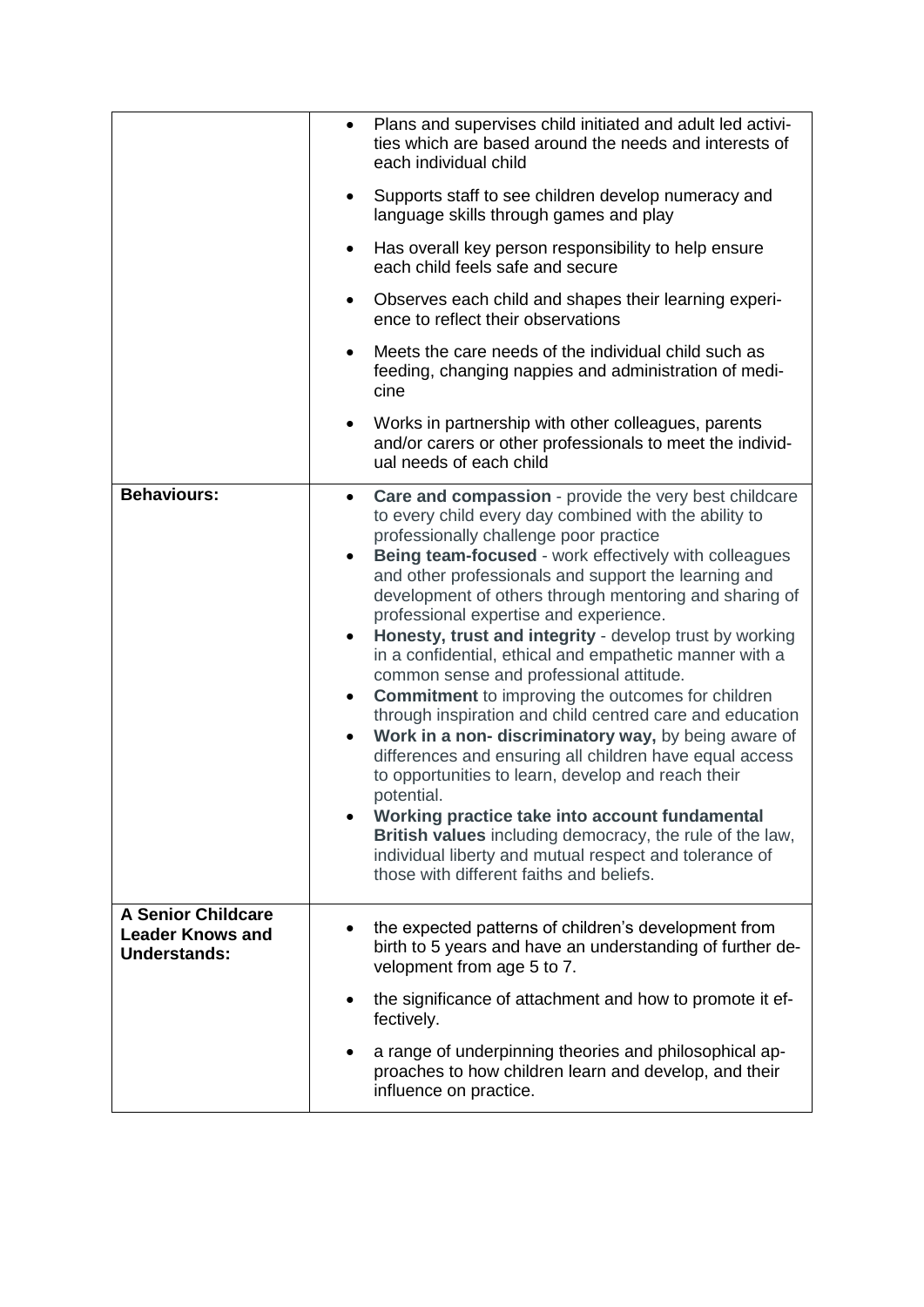|                                                 | $\bullet$ | how children's learning and development can be af-<br>fected by their stage of development and individual cir-<br>cumstances such as moving school, birth of a sibling,<br>family breakdown and adoption and care                                                                                                                                                        |
|-------------------------------------------------|-----------|--------------------------------------------------------------------------------------------------------------------------------------------------------------------------------------------------------------------------------------------------------------------------------------------------------------------------------------------------------------------------|
|                                                 | $\bullet$ | the importance of promoting diversity, equality and inclu-<br>sion, fully reflecting cultural differences and family cir-<br>cumstances.                                                                                                                                                                                                                                 |
|                                                 | $\bullet$ | the importance to children's holistic development of: -<br>speech, language and communication - personal, social<br>and emotional development - physical development                                                                                                                                                                                                     |
|                                                 |           | systematic synthetic phonics in the teaching of reading,<br>and a range of strategies for developing early literacy<br>and mathematics.                                                                                                                                                                                                                                  |
|                                                 | $\bullet$ | the potential effects of, and how to prepare and support<br>children through, transitions and significant events in<br>their lives.                                                                                                                                                                                                                                      |
|                                                 | $\bullet$ | the current early education curriculum requirements<br>such as the Early Years Foundation Stage.                                                                                                                                                                                                                                                                         |
|                                                 | $\bullet$ | when a child is in need of additional support such as<br>where a child's progress is less than expected. how to<br>assess within the current early education curriculum<br>framework using a range of assessment techniques<br>such as practitioners observing children through their<br>day to day interactions and observations shared by par-<br>ents and/ or carers. |
|                                                 | $\bullet$ | the importance of undertaking continued professional<br>development to improve own skills and early years prac-<br>tice.                                                                                                                                                                                                                                                 |
|                                                 |           | the legal requirements and guidance on health and<br>safety, security, confidentiality of information, safeguard-<br>ing and promoting the welfare of children.                                                                                                                                                                                                          |
|                                                 |           | why health and well-being is important for babies and<br>children                                                                                                                                                                                                                                                                                                        |
|                                                 |           | how to respond to accidents, injuries and emergency sit-<br>uations.                                                                                                                                                                                                                                                                                                     |
|                                                 | ٠         | safeguarding policies and procedures, including child<br>protection, recognise when a child is in danger or at risk<br>of abuse, and know how to act to protect them. Types of<br>abuse include domestic, neglect, physical, emotional<br>and sexual.                                                                                                                    |
|                                                 | $\bullet$ | how to prevent and control infection through ways such<br>as handwashing, food hygiene practices and dealing<br>with spillages safely.                                                                                                                                                                                                                                   |
| <b>A Senior Childcare</b><br>Leader is able to: |           | analyse and explain how children's learning and devel-<br>opment can be affected by their stage of development                                                                                                                                                                                                                                                           |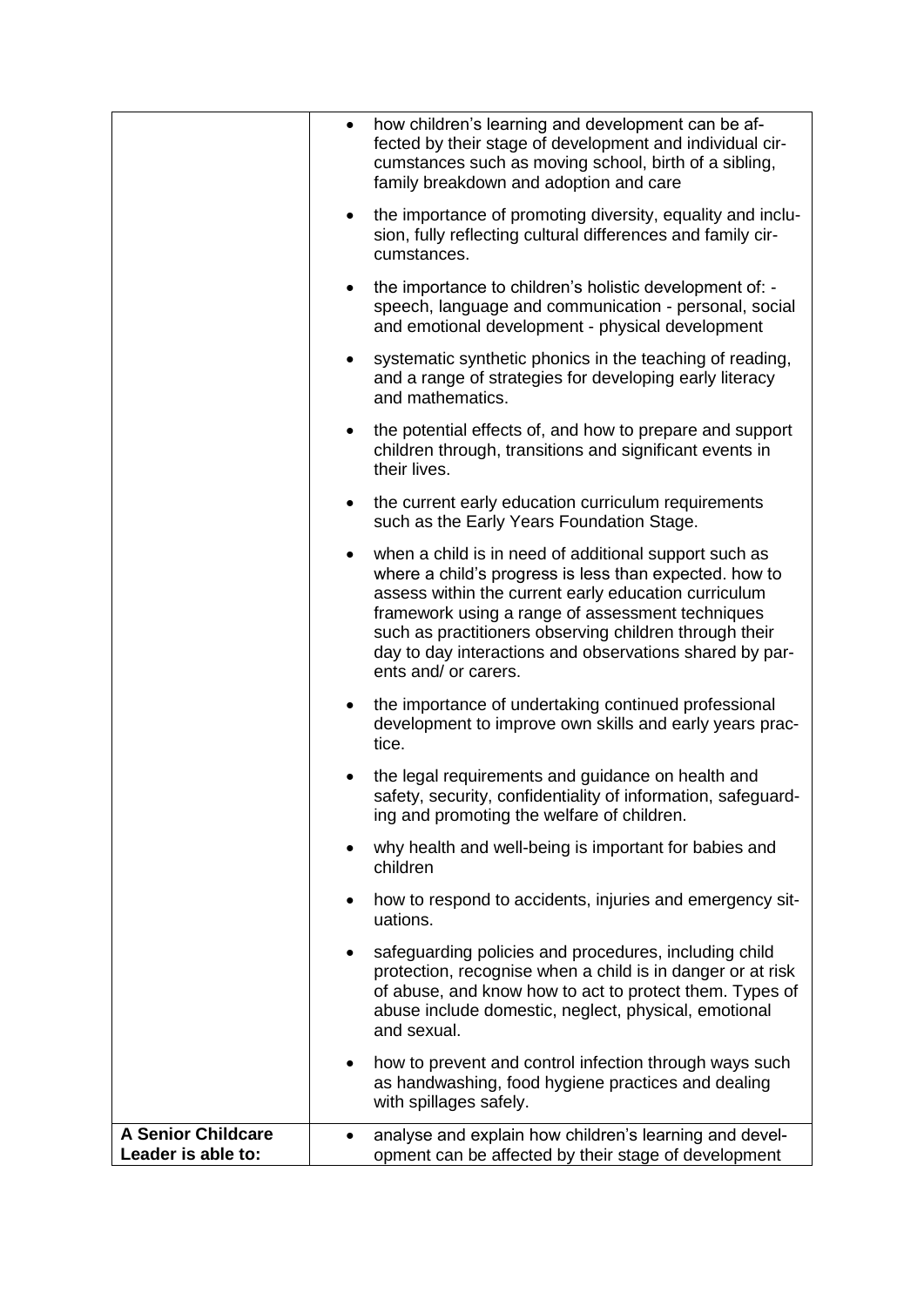| and individual circumstances such as the needs of chil-<br>dren learning English as an additional language from a<br>variety of cultures                                                           |
|----------------------------------------------------------------------------------------------------------------------------------------------------------------------------------------------------|
| promote equality of opportunity and anti-discriminatory<br>$\bullet$<br>practice.                                                                                                                  |
| plan and lead activities, purposeful play opportunities<br>and educational programmes which include the learning<br>and development areas of current early education curric-<br>ulum requirements. |
| ensure plans fully reflect the stage of development, indi-<br>vidual needs and circumstances of children and provid-<br>ing consistent care and responding quickly to the needs<br>of the child.   |
| provide learning experiences, environments and oppor-<br>tunities appropriate to the age, stage and needs of indi-<br>vidual and groups of children.                                               |
| encourage children's participation, ensuring a balance<br>$\bullet$<br>between adult-led and child-initiated activities.                                                                           |
| engage in effective strategies to develop and extend<br>$\bullet$<br>children's learning and thinking, including sustained<br>shared thinking.                                                     |
| support and promote children's speech, language and<br>$\bullet$<br>communication development.                                                                                                     |
| support children's group learning and socialisation.<br>$\bullet$                                                                                                                                  |
| model and promote positive behaviours expected of chil-<br>$\bullet$<br>dren such as turn taking and keep reactions and emo-<br>tions proportionate.                                               |
| support children to manage their own behaviour in rela-<br>tion to others.                                                                                                                         |
| plan and provide activities to meet additional needs,<br>working in partnership with parents and/or carers and<br>other professionals, where appropriate.                                          |
| carry out and record observational assessment accu-<br>$\bullet$<br>rately.                                                                                                                        |
| identify the needs, interests and stages of development<br>$\bullet$<br>of individual children.                                                                                                    |
| make use of formative and summative assessment,<br>tracking children's progress to plan next steps and<br>shape learning opportunities.                                                            |
| discuss children's progress and plan next stages in their<br>$\bullet$<br>learning with the key person, colleagues, parents and/or<br>carers.                                                      |
| communicate effectively in English in writing and ver-<br>bally. For example, in the recording of administration of                                                                                |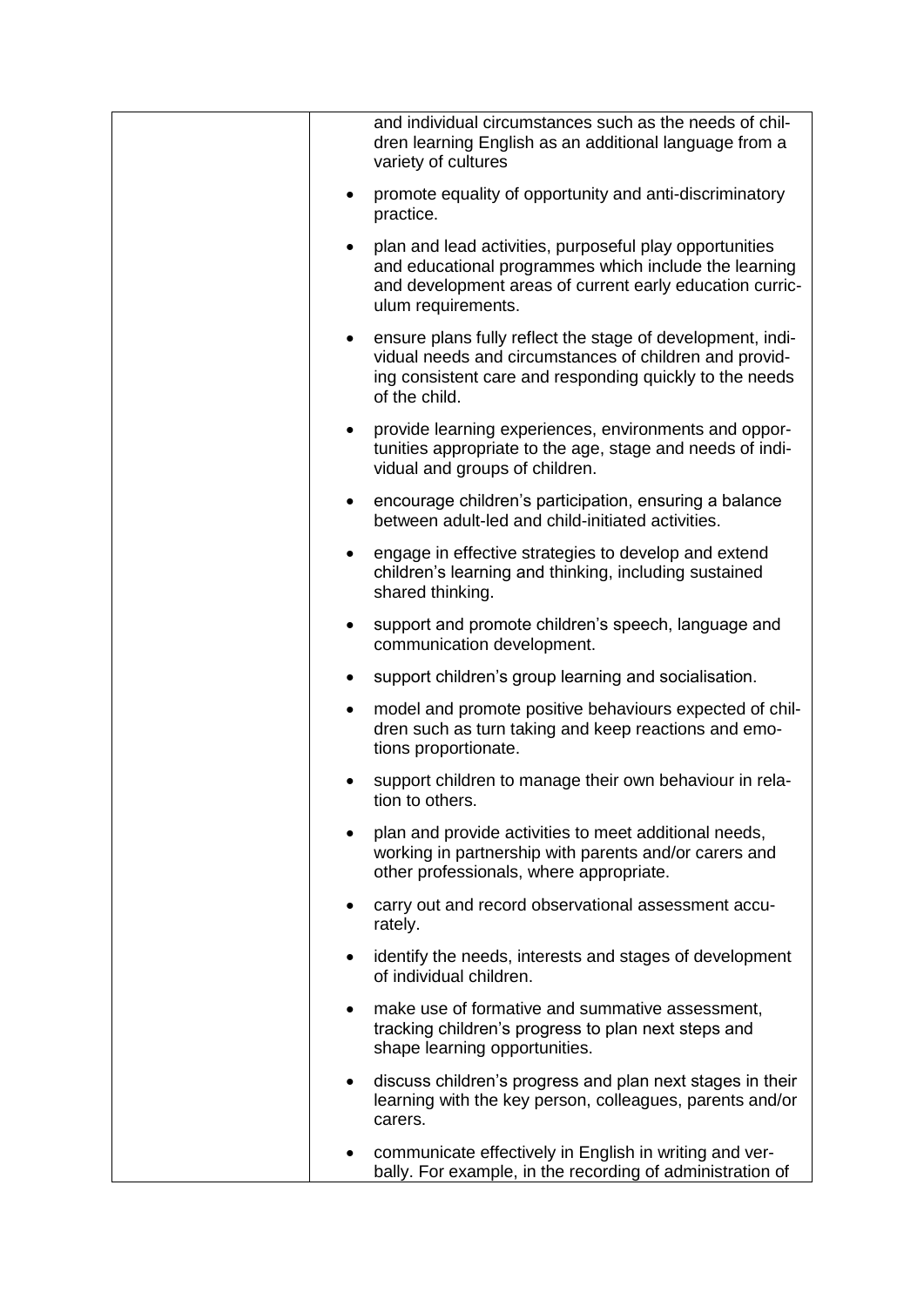|          | medicine, completing children's observational assess-<br>ments and communicating with parents and other pro-<br>fessionals.<br>engage in continuing professional development and re-<br>$\bullet$<br>flective practice to improve own skills, practice, and sub-<br>ject knowledge (for example, in English, mathematics,<br>music, history, or modern foreign languages).<br>plan and carry out physical care routines suitable to the<br>$\bullet$<br>age, stage and needs of the child. |
|----------|--------------------------------------------------------------------------------------------------------------------------------------------------------------------------------------------------------------------------------------------------------------------------------------------------------------------------------------------------------------------------------------------------------------------------------------------------------------------------------------------|
|          | promote healthy lifestyles for example by encouraging<br>babies and young children to consume healthy and bal-<br>anced meals, snacks and drinks appropriate for their<br>age and be physically active through planned and spon-<br>taneous activity through the day.                                                                                                                                                                                                                      |
|          | undertake tasks to ensure the prevention and control of<br>$\bullet$<br>infection for example hand washing, food preparation<br>and hygiene, dealing with spillages safely, safe disposal<br>of waste and using correct personal protective equip-<br>ment.                                                                                                                                                                                                                                |
|          | carry out risk assessment and risk management in line<br>$\bullet$<br>with policies and procedures.                                                                                                                                                                                                                                                                                                                                                                                        |
|          | maintain accurate and coherent records and reports and<br>$\bullet$<br>share information, only when appropriate, to ensure the<br>needs of all children are met, such as emotional, physi-<br>cal, psychological and cultural.                                                                                                                                                                                                                                                             |
|          | identify and act upon own responsibilities in relation to<br>$\bullet$<br>health and safety, security, confidentiality of information,<br>safeguarding and promoting the welfare of children.                                                                                                                                                                                                                                                                                              |
|          | work co-operatively with colleagues and other profes-<br>sionals to meet the needs of babies and children and en-<br>able them to progress.                                                                                                                                                                                                                                                                                                                                                |
|          | work in partnership with parents and/or carers to help<br>them recognise and value the significant contributions<br>they make to the child's health, well-being, learning and<br>development.                                                                                                                                                                                                                                                                                              |
|          | encourage parents and/or carers to take an active role in<br>the child's play, learning and development.                                                                                                                                                                                                                                                                                                                                                                                   |
| General: | You will understand budgets and the need to be sustain-<br>able                                                                                                                                                                                                                                                                                                                                                                                                                            |
|          | You will have a basic understanding of IT, and be able to<br>$\bullet$<br>complete online learning journals                                                                                                                                                                                                                                                                                                                                                                                |
|          | You will have a 'can do' attitude and really promote St<br>George's at all times remembering you are an ambassa-<br>dor both inside and out.                                                                                                                                                                                                                                                                                                                                               |